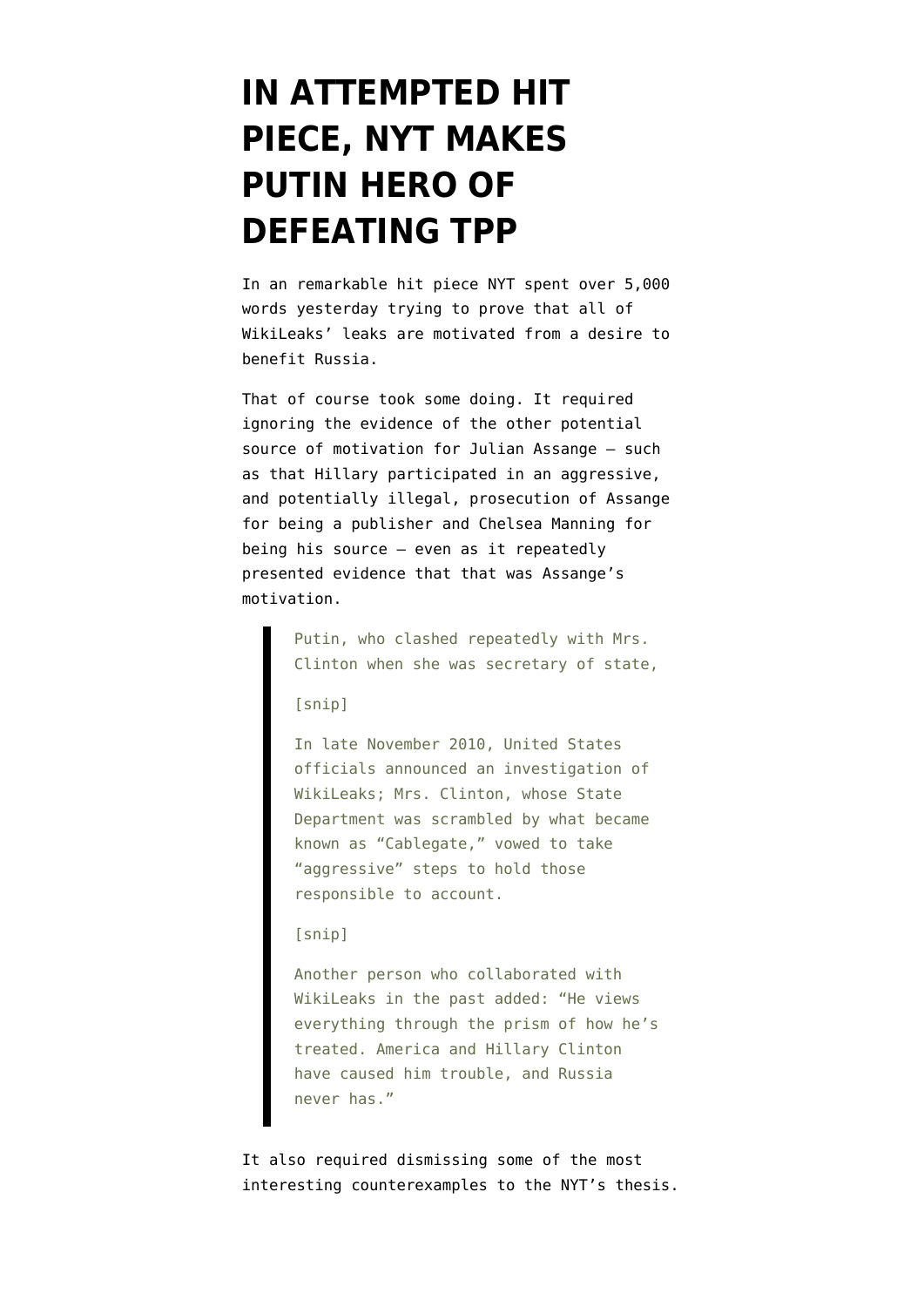Sunshine Press, the group's public relations voice, pointed out that in 2012 WikiLeaks also published an archive it called the Syria files — more than two million emails from and about the government of President Bashar al-Assad, whom Russia is supporting in Syria's civil war.

Yet at the time of the release, Mr. Assange's associate, Ms. Harrison, characterized the material as "embarrassing to Syria, but it is also embarrassing to Syria's opponents." Since then, Mr. Assange has accused the United States of deliberately destabilizing Syria, but has not publicly criticized human rights abuses by Mr. Assad and Russian forces fighting there.

As I have [noted,](https://www.emptywheel.net/2016/07/31/did-wikileaks-do-us-intelligence-bidding-in-publishing-the-syria-files/) there is a significant likelihood that the Syria files came via Sabu and Anonymous from the FBI — that is, that it was actually an American spy operation. Even aside from how important a counterexample the Syrian files are (because they went directly contrary to Putin's interests in protecting Assad, no matter how bad they made Assad's western trade partners look), the provenance of these files and Assange's current understanding of them deserve some attention if NYT is going to spend 5,000 words on this story.

But the most remarkable stunt in this 5,000 screed is taking Wikileaks' efforts to show policies a great many people believe are counterproductive — most importantly, passing trade deals that benefit corporations while hurting real people, but also weakening other strong hands in climate change negotiations and insinuating they might be a Putinesque plot. This bit requires editorial notes in line:

> From November 2013 to May 2016, WikiLeaks published documents describing internal deliberations on two trade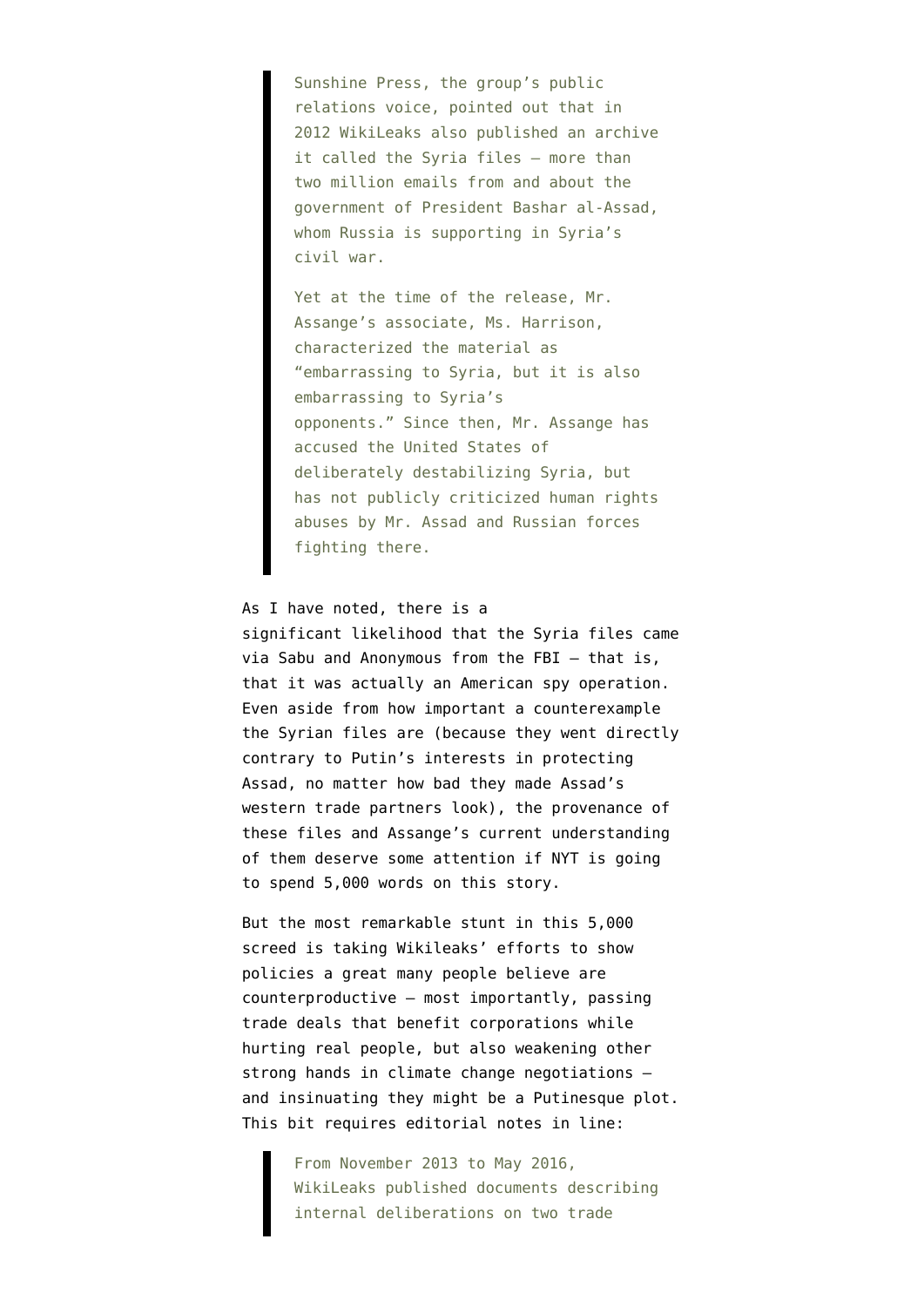pacts: the Trans-Pacific Partnership, which would liberalize trade *[ed: no, it would protect IP, the opposite of liberalizing trade]* between the United States, Japan and 10 other Pacific Rim countries, and the Trade in Services Agreement, an accord between the United States, 21 other countries and the European Union.

Russia, which was excluded, has been the most vocal opponent of the pacts *[this is presented with no evidence, nor even a standard of evidence. I and all of America's TPP opponents as well as TPP opponents from around the world must redouble our very loud effort]*, with Mr. Putin portraying them as an effort to give the United States an unfair leg up in the global economy.

The drafts released by WikiLeaks stirred controversy among environmentalists, advocates of internet freedom and privacy, labor leaders and corporate governance watchdogs, among others. They also stoked populist resentment against free trade that has become an important factor in American and European politics. *[Here, rather than admitting that this broad opposition to these trade deals shows that Putin is not the most vocal opponent of these pacts contrary to their foundational assumption in this section — they instead portray a wide spectrum of wellconsidered activism as unthinking response to Putinesque manipulation. And note, here, a news outlet is complaining that ordinary citizens get access to critically important news, without even blushing? Also note the NYT makes no mention of the members of Congress who were also begging for this information, which makes it easier to ignore the profoundly anti-democratic nature of these trade*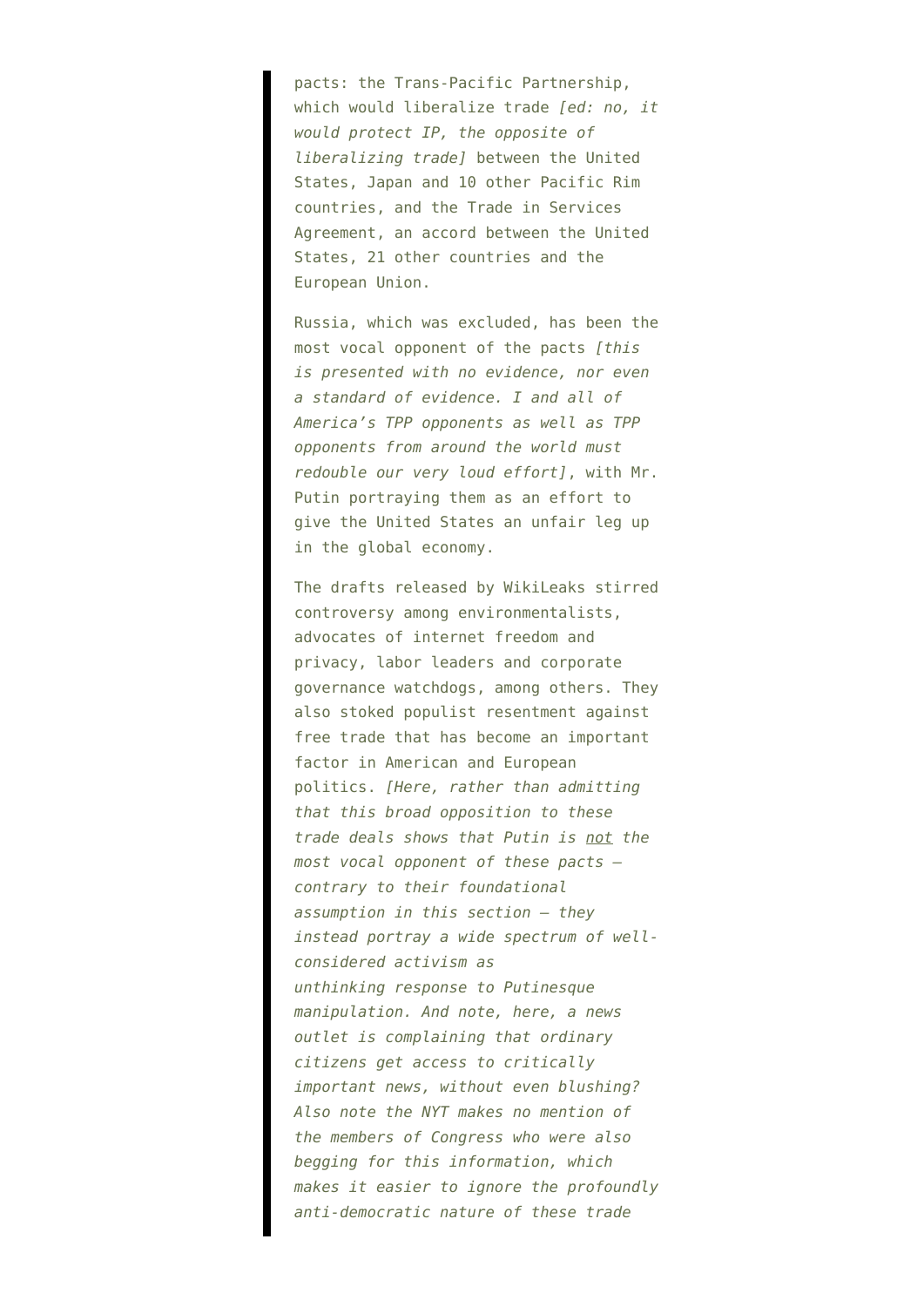## *agreements.]*

The material was released at critical moments, with the apparent aim of thwarting negotiations, American trade officials said. *[In a piece obscuring the unpopular and anti-democratic nature of these trade deals, the NYT gives these sources anonymity.]*

WikiLeaks highlighted the domestic and international discord on its Twitter accounts.

American negotiators assumed that the leaks had come from a party at the table seeking leverage. *[That anonymity again: NYT is protecting some bitter trade negotiators who've invented a paranoid conspiracy here. On what grounds?]*

Then in July 2015, on the day American and Japanese negotiators were working out the final details of the Trans-Pacific Partnership, came what WikiLeaks dubbed its "Target Tokyo" release.

Relying on top-secret N.S.A. documents, the release highlighted 35 American espionage targets in Japan, including cabinet members and trade negotiators, as well as companies like Mitsubishi. The trade accord was finally agreed on  $$ though it has not been ratified by the United States Senate — but the document release threw a wrench into the talks.

"The lesson for Japan is this: Do not expect a global surveillance superpower to act with honor or respect," Mr. Assange said in a news release at the time. "There is only one rule: There are no rules." *[That the US spies on trade negotiations was of course not news by this point. But it is, nevertheless, worthy to point out.]*

Because of the files' provenance, United States intelligence officials assumed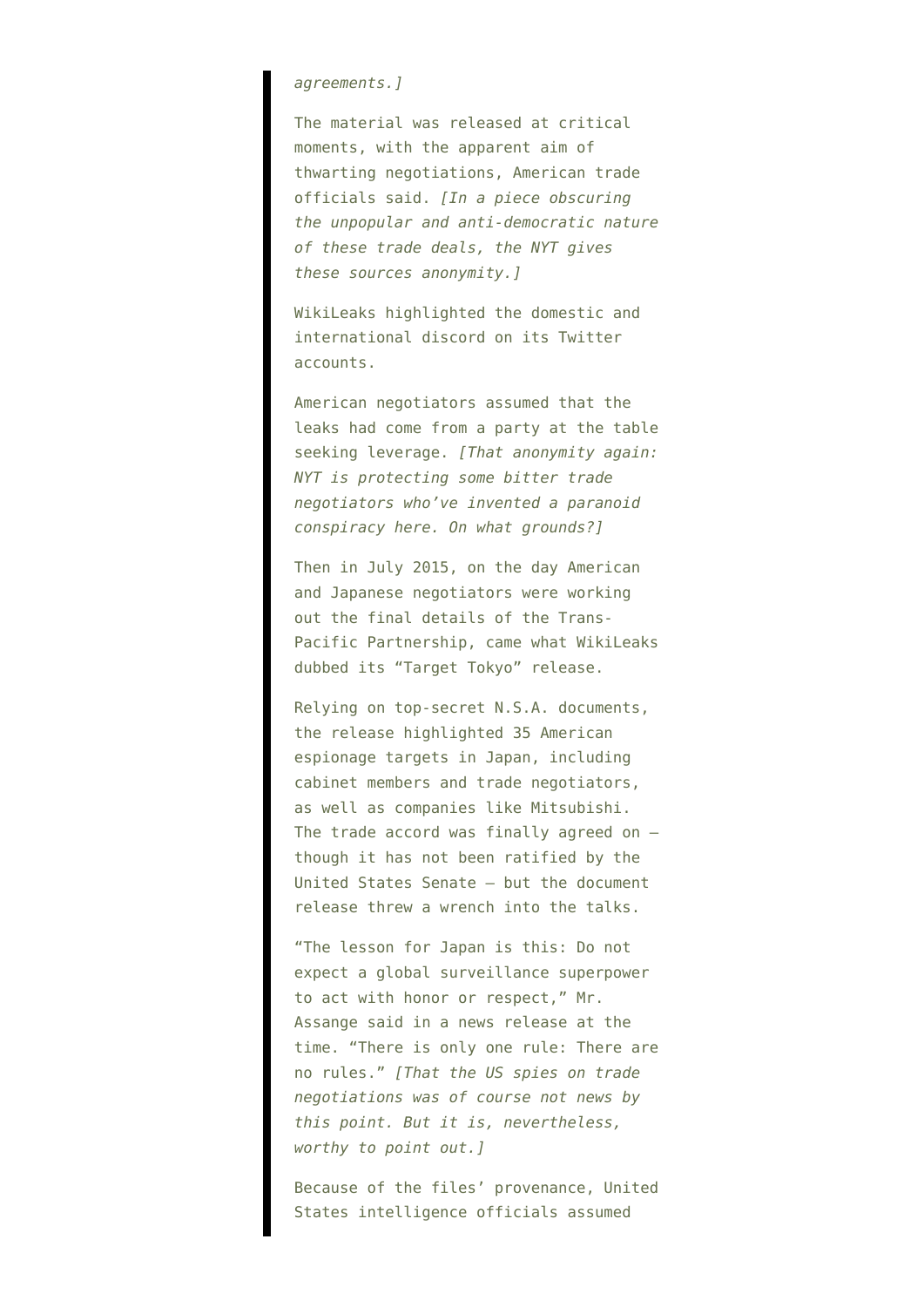that Mr. Assange had gotten his hands on some of the N.S.A. documents copied by Mr. Snowden.

But in an interview, Glenn Greenwald, one of the two journalists entrusted with the full Snowden archive, said that Mr. Snowden had not given his documents to WikiLeaks and that the "Target Tokyo" documents were not even among those Mr. Snowden had taken.

The next paragraph goes on to note that the same NSA documents focused on climate negotiations between Germany and the UN, which seems to suggest the NYT also believes it is in petrostate leader Putin's interest for the US attempts to dominate climate change negotiations to be thwarted, even as Assange describes US actions as protection petroleum interests, which of course align with Putin's own.

In other words, as a central piece of evidence, the NYT spent 11 paragraphs repackaging opposition to shitty trade deals — a widely held very American view (not to mention a prominent one is most other countries affected) — into something directed by Russia, as if the only reasons to oppose TPP are to keep Russia on an equal shitty neoliberal trade footing as the rest of us, as if opposing the deals don't benefit a whole bunch of red-blooded Americans.

That's not only logically disastrous, especially in something billed as "news," but it is very dangerous. It makes legitimate opposition to bad (albeit widely accepted as good within beltway and I guess NYT conventional wisdom) policy something disloyal.

NYT's argument that Putin was behind WikiLeaks' NSA leaks doesn't hold together for a lot of reasons (not least that those two topics are probably not what Putin would prioritize, or even close). But it also has the bizarre effect, in a hit piece targeting Assange and Putin, of making Putin the hero of the anti-TPP movement.